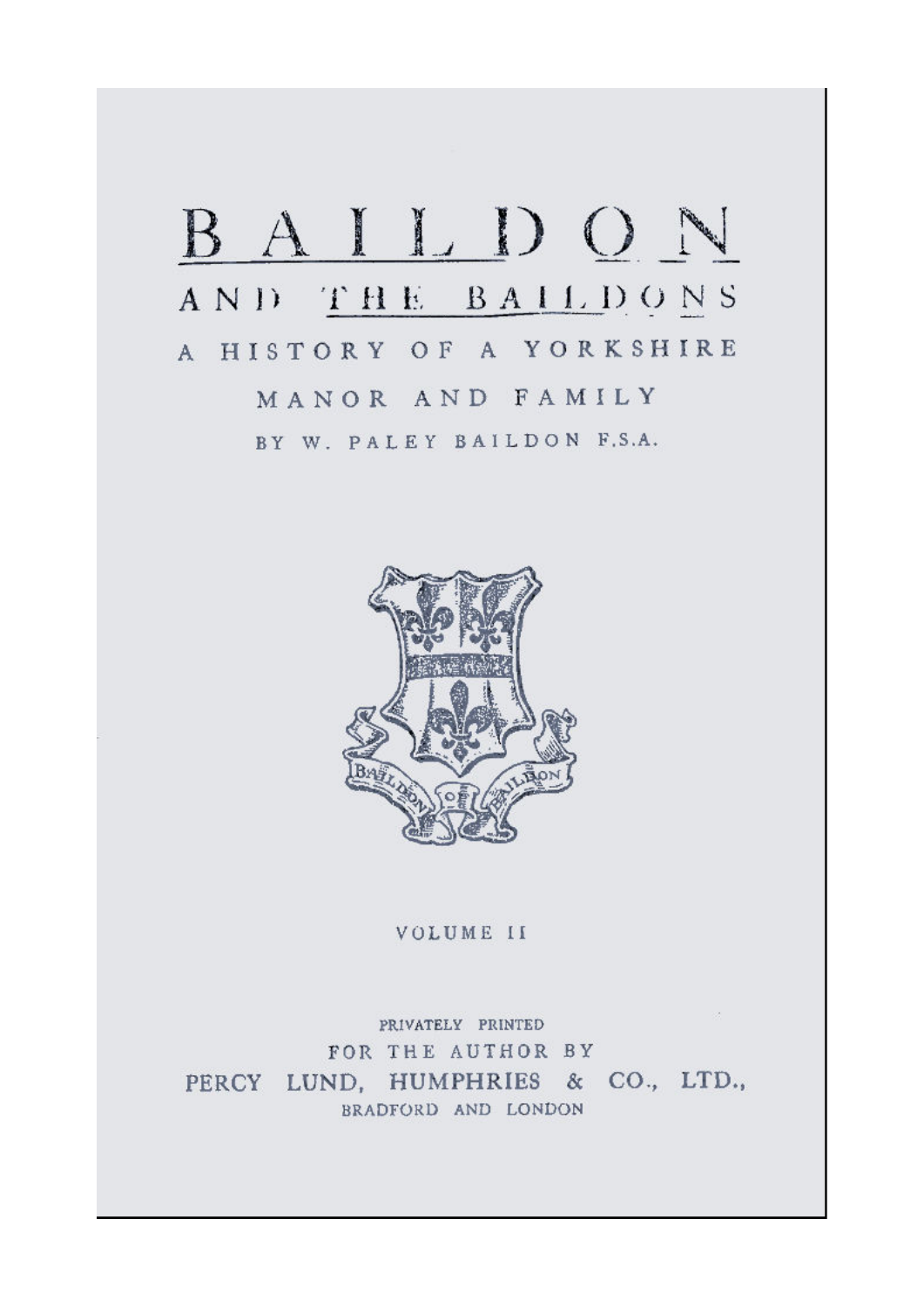"1393, Easter Term.—Robert Blase of Ayketon was indicted for"

feloniously killing Robert Malysnon of Siglynghalle [Sicklinghall] at We therby on St James's Day [July 25],  $46$  Edward III  $[1372]$ . He produced pardon dated April 20, 48 Edward III [1374] and found sureties, William Barker of Tadcaster, William. de Baildon, Thomas Chaloner of Otley and Thomas Smyth of Wernby  $[Quarmby]$ <sup>1</sup>

1393, Easter Term.—William de Baildon was fined 2s. for obstructing the highway between Esshold and Bynglay, in the fields of Baildon, near the banks of the water of Ayer, as presented against him and confessed by him.<sup>2</sup>

1393, Easter Term. - John de Clapham and William de Bayldon appointed William and Thomas de Waldeby their attorneys with regard to certain articles presented against them in the Court of King's Bench.<sup>3</sup> The articles themselves are not set out, nor is any further information to be got from the succeeding rolls.

1393, July 20. - William de Baildon witnessed a deed dated at Brerehagh [near Adel] by which John de Brerehagh released to Kirkstall Abbey all his right to lands in Brerehagh, Arthington and Allerton-Gledhow which had been given to the abbey by William Bakester, Parson or  $A$  dell.<sup>4</sup>

1393. November 10. - William de Baildon witnessed a charter by which Hugh Walker of Burley released certain lands in Burley to Sir Walter de Calverley.<sup>5</sup>

1394, Trinity Term.—S ee *ante* p. 117.

1395-6, March 22.-York Assizes. John Mauleverer and Agnes his wife essoigned themselves in a plea of novel disseisin against Nicholas Burdet and William de Baildon.<sup>6</sup>

1395-6, March 23.—William de Baildon was one of the jurors at an inquisition taken at York, as to a settlement of the manors of Bekhagh and Mikelfeld, etc., made by Sir Roger de Fulthorpe on his marriage with Sibil widow of Richard de Radclif.<sup>7</sup>

1397, December 12.-Gaol Delivery of York Castle. William de Baildon was on the jury for Staincliff Wapentake.<sup>8</sup>

1397-8, Hilary Term. - See *ante*, vol. 1, p. 363

1397-8. March II-William de Baildon was a recognitor in two cases heard at the York Assizes

(1) William Wodde of Wakefield and Joan his wife, against Matthew Redeman, Henry FitzHugh, Richard Redeman, knights and others, in a plea of novel disseisin of lands in Wodhall in Methley, Bothome, and Gayle near Otley.

(2) The Abbot of Kyrkestall against John Rawedon, Nicholas

 $1$  Coram Rege 528, East. 16 Ric. II, m. 36d. Rex.

- $2$  Coram Rege 528, East. 16 Ric. II, Fines m. 1d.
- <sup>3</sup> Coram Rege 528, East. 16 Ric. II, attorney roll 1d
- <sup>4</sup>. Yorkshire Country Magazine, 1891, p. 236. MSS. of Fairless. Barber, FSA.

<sup>&</sup>lt;sup>5</sup> Phillips MSS.

 $6$  Assize Roll 1507, m. 4.

 $7$  Inq. Misc., Chancery, File 256, no. 106.

<sup>&</sup>lt;sup>8</sup> K.B, Ancient Indictments, bundle 147.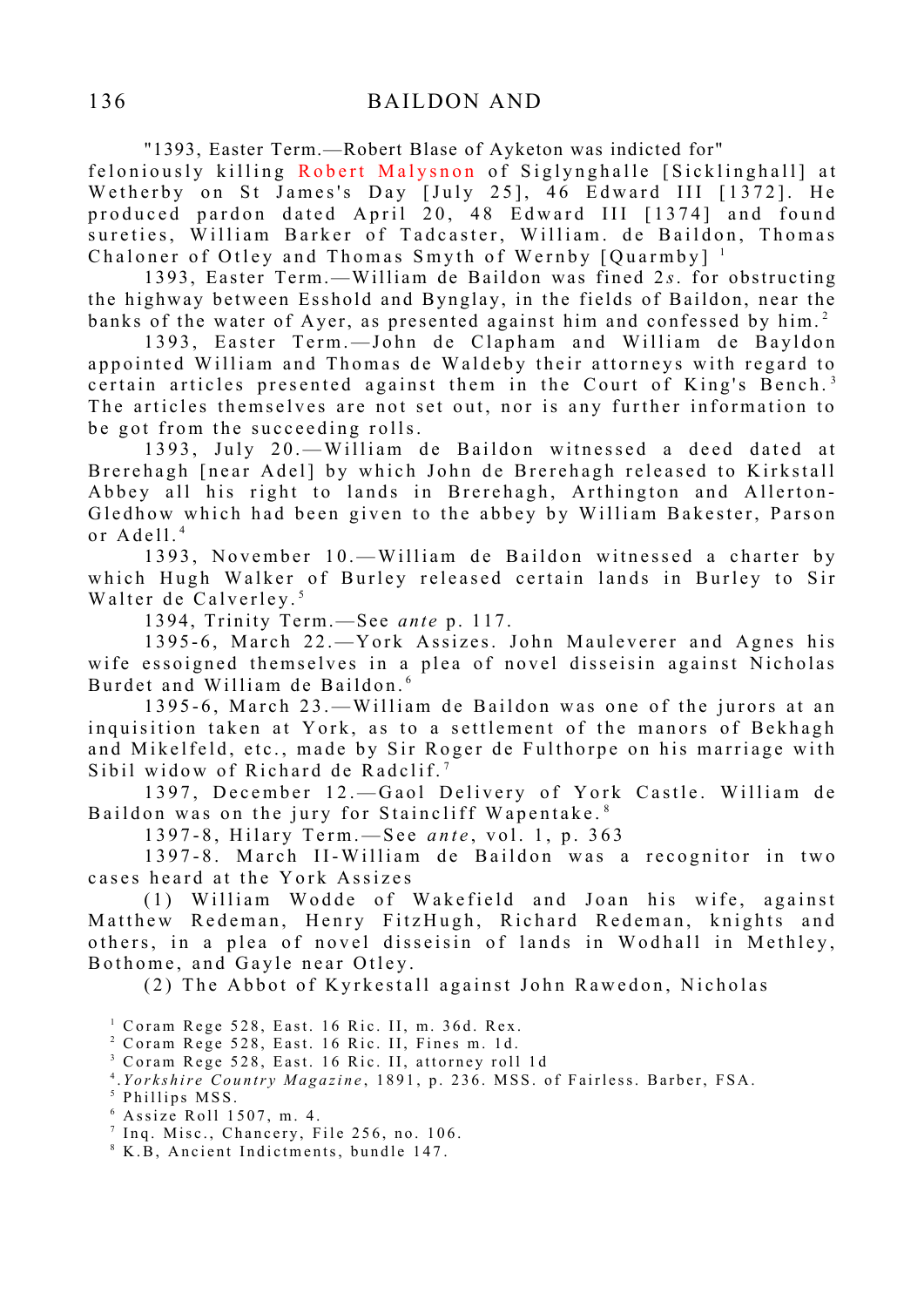to Miss Elizabeth Bayldon, my sister-in-law. The rest of her wearing apparel to her nieces, Jane and Frances Bayldon, equally. Said husband and nephew John Willis, executors. (Signed) M. Bayldon. Witnesses, S. Bayldon, Sarah White<sup>1</sup>

"Martha wife of Mr. Edward Bayldon of Royston, of a consumption, aged 57," was buried there, October 16, 1796.

"Edward Bayldon of Royston, late of Wakefield, Attorney-at-Law, aged 54, of a consumption" was buried at Royston, January 16, 1806.



DANIEL BAYLDON of Royston, 11.K., sixth son of John of Royston and Applehaigh, 10.C. [ante, p. 400], was baptised O c t o b e r 14, 1752.

1784, November 19. - See *ante*, p. 386.

1788, June 7.—See *ante*, p. 388.

1789, Trinity Term.-Fine between Daniel Bayldon, plaintiff, and Joseph Mallinson and Mary his wife and Thomas Bretton the younger, deforciants, of 3 messuages, 3 cottages, and lands in Roystone, to hold to Daniel and his heirs.<sup>2</sup>

Daniel Bayldong (1784)

Daniel Bayldon, farmer, and Sarah White, spinster, both of Royston, were married by licence, June 16, 1792. They had issue: Daniel, Baptised at Royston, August 10, 1799.

THOMAS BAYLDON, of Hollinghurst, 12.E., eldest son of John of Applehaigh and Hollinghirst, 11.E. [ante, p. 403], was baptised at Royston, October 18, 1784.

1807, May I.—See *ante*, p. 402. 1823, November 29. - Sir George Wood by his will devised to his

<sup>1</sup> Original in the possession of James Talbot Baker.

<sup>2</sup> Feet of Fines, Yorks., Trin. 29 Geo. III.